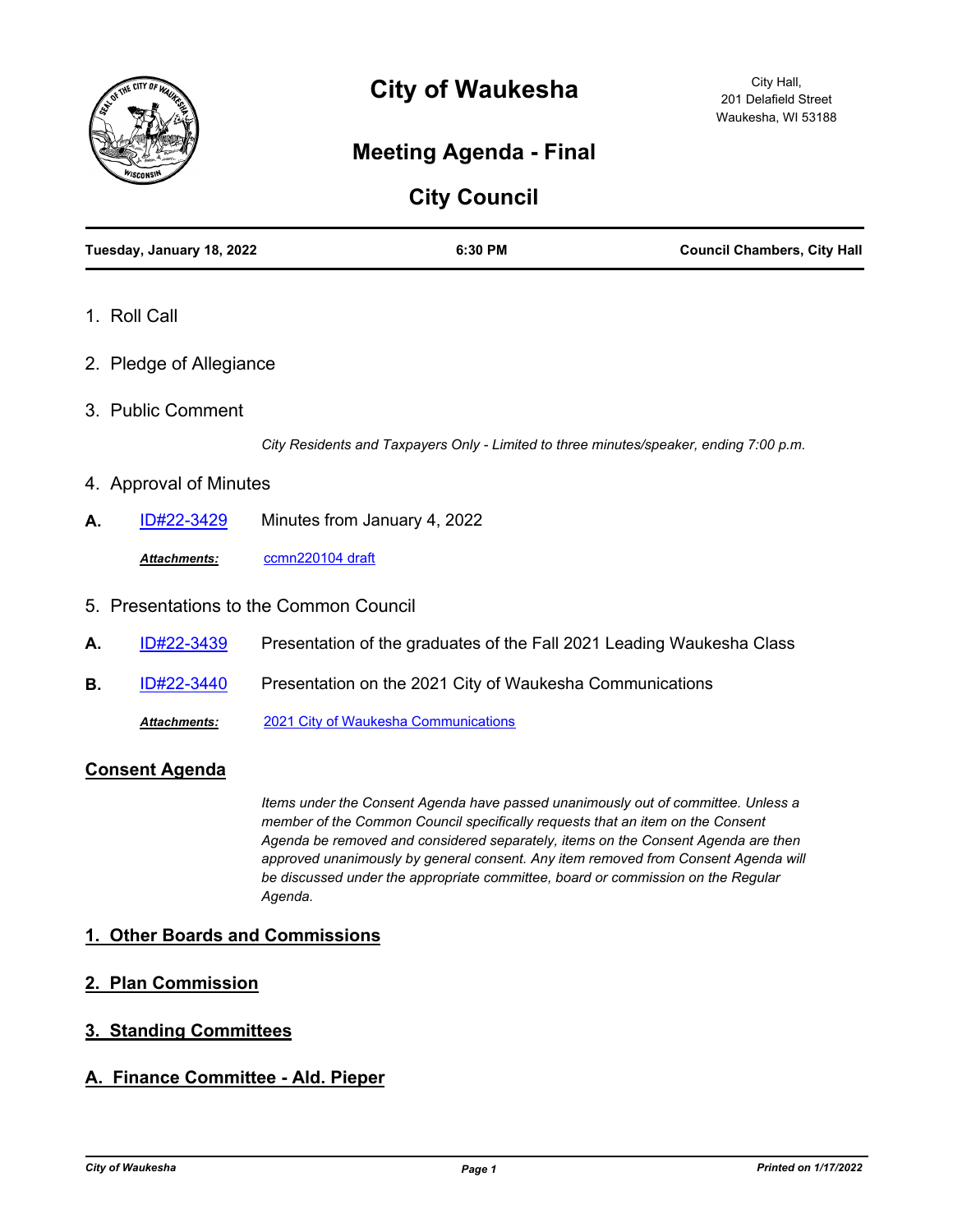### **B. Building & Grounds Committee - Ald. E. Payne**

#### **C. Ordinance & License Committee - Ald. Johnson**

1. Licenses

| А.                               | ID#22-3380          | <b>Invited Bartenders</b>            |                                  |                                                        |  |
|----------------------------------|---------------------|--------------------------------------|----------------------------------|--------------------------------------------------------|--|
|                                  | Attachments:        | <b>Invited Bartenders OL 1-10-22</b> |                                  |                                                        |  |
|                                  |                     | <b>Legislative History</b>           |                                  |                                                        |  |
|                                  |                     | 1/10/22                              | Ordinance & License<br>Committee | recommended for Council Consent to<br>the City Council |  |
| В.                               | ID#22-3381          | <b>Bartenders</b>                    |                                  |                                                        |  |
|                                  | <b>Attachments:</b> | Bartenders OL 1-10-22                |                                  |                                                        |  |
|                                  |                     | <b>Legislative History</b>           |                                  |                                                        |  |
|                                  |                     | 1/10/22                              | Ordinance & License<br>Committee | recommended for Council Consent to<br>the City Council |  |
| ID#22-3383<br>С.<br>Attachments: |                     | <b>Other Applications</b>            |                                  |                                                        |  |
|                                  |                     | Other Applications OL 1-10-22        |                                  |                                                        |  |
|                                  |                     | <b>Legislative History</b>           |                                  |                                                        |  |
|                                  |                     | 1/10/22                              | Ordinance & License<br>Committee | recommended for Council Consent to<br>the City Council |  |
|                                  |                     |                                      |                                  |                                                        |  |

#### **D. Human Resources - Ald. Manion**

### **E. Board of Public Works - Alex Damien**

Review and act on Contract Change Order No. 3 with Absolute Construction Enterprises, Inc., for the Waukesha Public Library Renovation and Addition project. **A.** [ID#22-0003](http://waukesha.legistar.com/gateway.aspx?m=l&id=/matter.aspx?key=16290)

*Sponsors:* Public Works [22-0003\\_BPW\\_Agenda Cvr-CO3 Absolute-WPL](http://waukesha.legistar.com/gateway.aspx?M=F&ID=dce99a57-73f0-4c08-88df-bfa155db2f4c.pdf) [22-0003\\_CO3-Absolute Construction\\_WPL](http://waukesha.legistar.com/gateway.aspx?M=F&ID=272ad424-60ea-4a74-a8b9-243d8b918e10.pdf) *Attachments:*

#### *Legislative History*

1/6/22 Board of Public Works recommended for Council Consent to the

City Council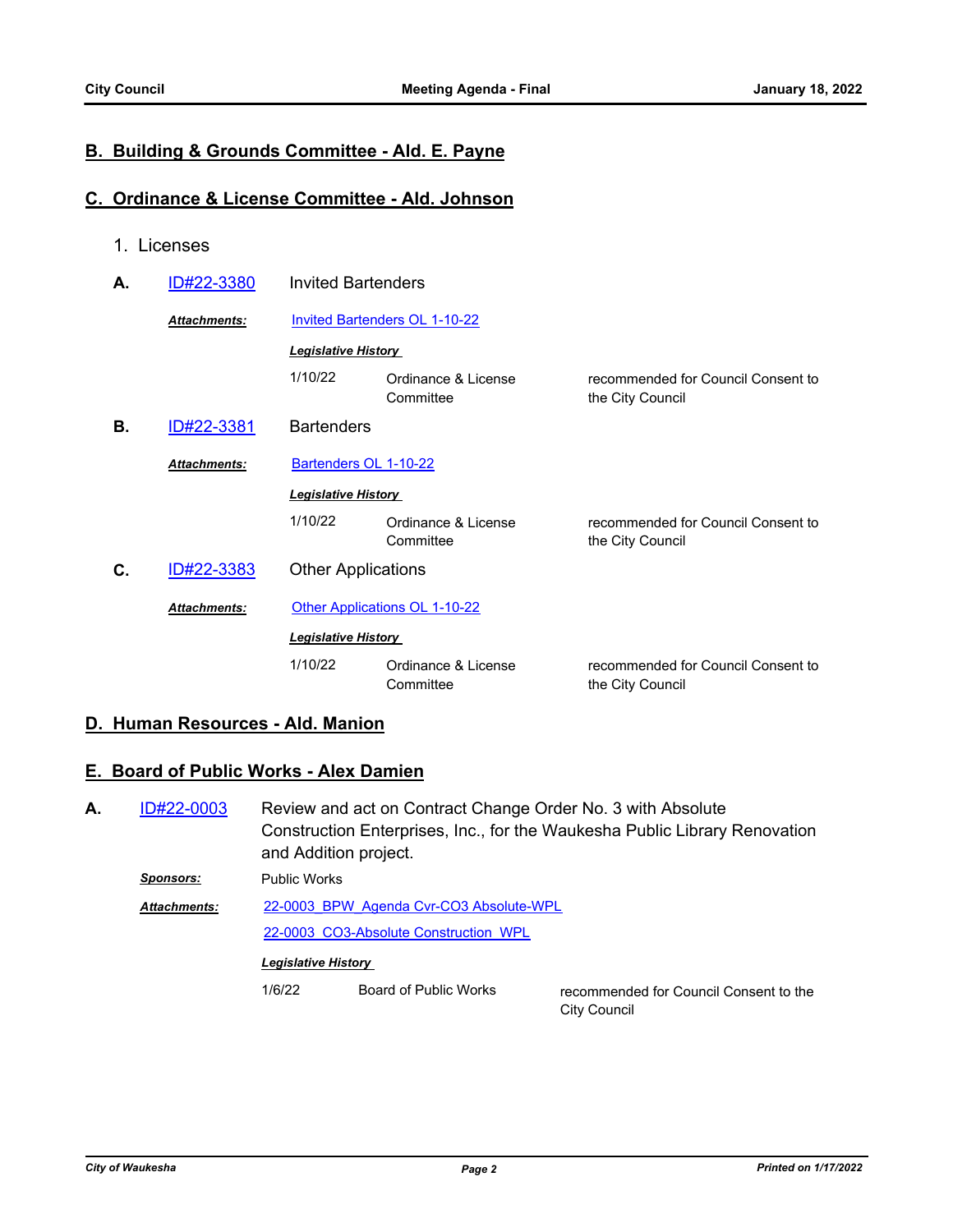| В. | ID#22-0004       | Review and act on Contract Change Order No. 3 with J.P. Cullen & Sons,<br>Inc., for the Waukesha Police Department Addition and Renovation project.                                                      |                                                              |                                                               |  |
|----|------------------|----------------------------------------------------------------------------------------------------------------------------------------------------------------------------------------------------------|--------------------------------------------------------------|---------------------------------------------------------------|--|
|    | <u>Sponsors:</u> | <b>Public Works</b>                                                                                                                                                                                      |                                                              |                                                               |  |
|    | Attachments:     |                                                                                                                                                                                                          | 22-0004 BPW Agenda Cvr-CO3-Cullen-PD Addition and Renovation |                                                               |  |
|    |                  | 22-0004-CO3-Cullen-PD Addition and Renovation                                                                                                                                                            |                                                              |                                                               |  |
|    |                  | <b>Legislative History</b>                                                                                                                                                                               |                                                              |                                                               |  |
|    |                  | 1/6/22                                                                                                                                                                                                   | <b>Board of Public Works</b>                                 | recommended for Council Consent to the<br><b>City Council</b> |  |
| C. | ID#22-0006       | Review and act on the Contract extension with United Liquid Waste for<br>bio-solids hauling for the City's Clean Water Plant.                                                                            |                                                              |                                                               |  |
|    | <u>Sponsors:</u> | <b>Public Works</b>                                                                                                                                                                                      |                                                              |                                                               |  |
|    | Attachments:     | 22-0006 BPW Agenda Cover-2022 Contract Ext Bio-Solids Hauling                                                                                                                                            |                                                              |                                                               |  |
|    |                  |                                                                                                                                                                                                          | <b>United Liquid Waste Contract Extension</b>                |                                                               |  |
|    |                  | <b>United Liquid Waste Ext Req</b>                                                                                                                                                                       |                                                              |                                                               |  |
|    |                  | <b>Legislative History</b>                                                                                                                                                                               |                                                              |                                                               |  |
|    |                  | 1/6/22                                                                                                                                                                                                   | <b>Board of Public Works</b>                                 | recommended for Council Consent to the<br><b>City Council</b> |  |
| D. | ID#22-0007       | Review and act on Contract Amendment 3 for Operational Assistance<br>Services with Strand Associates for on-going assistance of services<br>related to the recent improvements at the Clean Water Plant. |                                                              |                                                               |  |
|    | <b>Sponsors:</b> | <b>Public Works</b>                                                                                                                                                                                      |                                                              |                                                               |  |
|    | Attachments:     | 22-0007 BPW Agenda Cvr Amend 3-Strand Associates-SCADA                                                                                                                                                   |                                                              |                                                               |  |
|    |                  |                                                                                                                                                                                                          | 22-0007-Strand Amend 3 - 1226.045.3. (FINAL NFS-010522)      |                                                               |  |
|    |                  | <b>Legislative History</b>                                                                                                                                                                               |                                                              |                                                               |  |
|    |                  | 1/6/22                                                                                                                                                                                                   | <b>Board of Public Works</b>                                 | recommended for Council Consent to the<br><b>City Council</b> |  |
| Е. | ID#22-0008       | Review and act on the Scope of Services for the Engineering Services for<br>the Design of Storm Sewer and Flood Mitigation - Area 7.                                                                     |                                                              |                                                               |  |
|    | <u>Sponsors:</u> | <b>Public Works</b>                                                                                                                                                                                      |                                                              |                                                               |  |
|    | Attachments:     | 22-0008 Agenda Crv - RASmith Flood Mitigation Services                                                                                                                                                   |                                                              |                                                               |  |
|    |                  | <b>Consultant Contract RA Smith-Area 7 Stormwater Design</b>                                                                                                                                             |                                                              |                                                               |  |
|    |                  | <b>Legislative History</b>                                                                                                                                                                               |                                                              |                                                               |  |
|    |                  | 1/6/22                                                                                                                                                                                                   | <b>Board of Public Works</b>                                 | recommended for Council Consent to the<br><b>City Council</b> |  |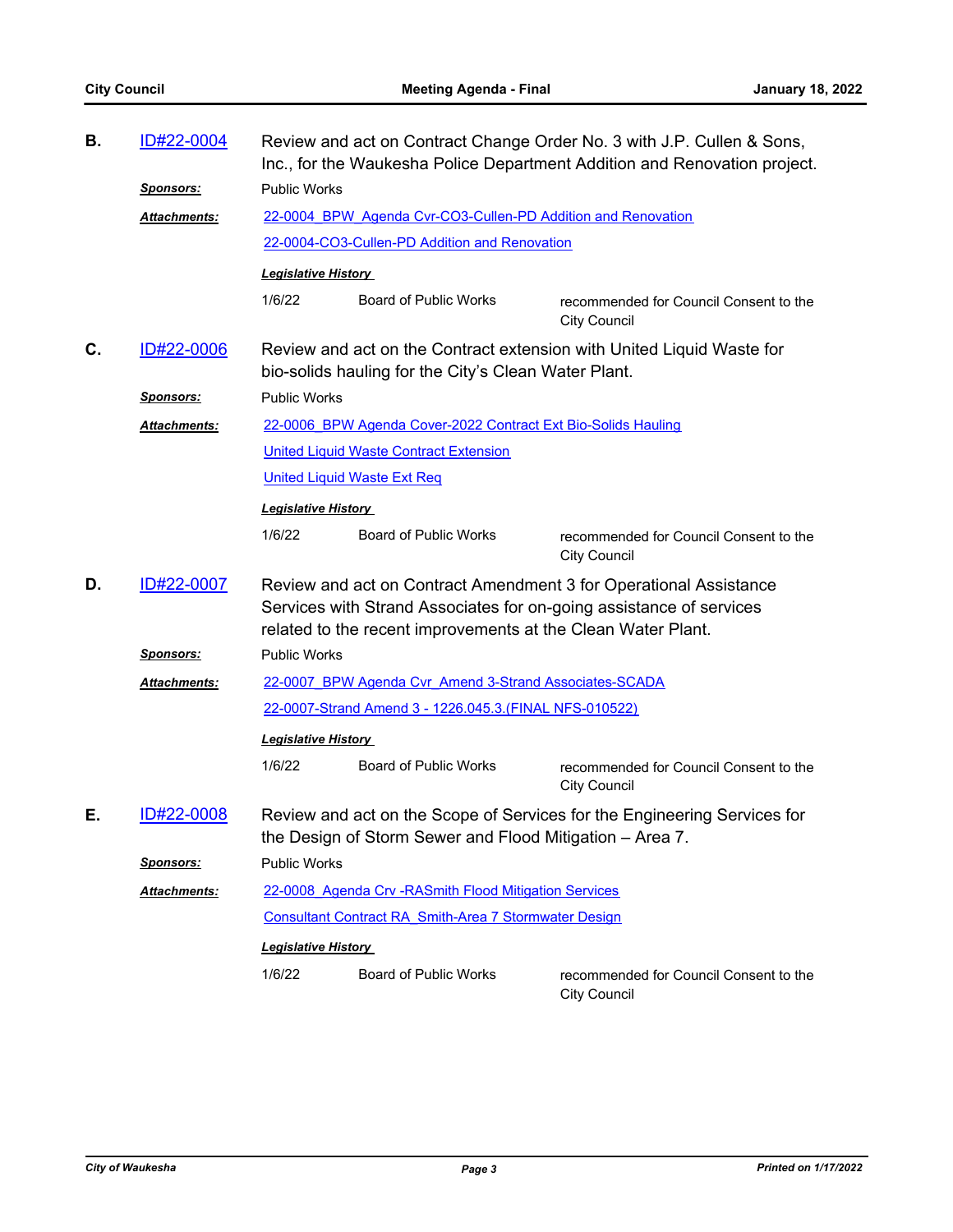| F. | ID#22-0009          | Approve sidewalk easement between Howell Oaks Development, LLC,<br>and the City of Waukesha located at the south end of Retzer Court in the<br>Howell Oaks Subdivision, Addition 4, Phase 5. |                              |                                                               |  |
|----|---------------------|----------------------------------------------------------------------------------------------------------------------------------------------------------------------------------------------|------------------------------|---------------------------------------------------------------|--|
|    | <b>Sponsors:</b>    | <b>Public Works</b>                                                                                                                                                                          |                              |                                                               |  |
|    | <b>Attachments:</b> | 22-0009 Agenda Cover Sheet - Sidewalk Easement Howell Oaks DEVELOPMI                                                                                                                         |                              |                                                               |  |
|    |                     | Howell Oaks Addn No 4 - Lots 127-132 Sidewalk Easement 12.09.21                                                                                                                              |                              |                                                               |  |
|    |                     | <b>Legislative History</b>                                                                                                                                                                   |                              |                                                               |  |
|    |                     | 1/6/22                                                                                                                                                                                       | <b>Board of Public Works</b> | recommended for Council Consent to the<br><b>City Council</b> |  |
| G. | ID#22-0010          | Approve Storm Water Management Practice Maintenance Agreement<br>between City of Waukesha and I-Prairie LLC aka Neenah Enterprises for<br>property located at 1220 S. Prairie Avenue.        |                              |                                                               |  |
|    | <b>Sponsors:</b>    | <b>Public Works</b>                                                                                                                                                                          |                              |                                                               |  |
|    | <b>Attachments:</b> | 22-0010 BPW Agenda Cover-Neenah Enterprises SW Agreement                                                                                                                                     |                              |                                                               |  |
|    |                     | <b>Neenah Enterprises City Maintenance Agreement</b>                                                                                                                                         |                              |                                                               |  |
|    |                     | <b>Legislative History</b>                                                                                                                                                                   |                              |                                                               |  |
|    |                     | 1/6/22                                                                                                                                                                                       | Board of Public Works        | recommended for Council Consent to the<br><b>City Council</b> |  |
| Η. | ID#22-3363          | Review and act on the Cost Schedule for the Clearing of Snow and Ice<br>from the Right-of-Way per City Code 6.12.                                                                            |                              |                                                               |  |
|    | <b>Sponsors:</b>    | <b>Public Works</b>                                                                                                                                                                          |                              |                                                               |  |
|    | <b>Attachments:</b> | 22-3363 BPW Agenda Cvr-Snow Ice Clearing Cost Schedule                                                                                                                                       |                              |                                                               |  |
|    |                     | <b>SNOW ICE COST SCHEDULE January 2022</b>                                                                                                                                                   |                              |                                                               |  |
|    |                     | <b>Legislative History</b>                                                                                                                                                                   |                              |                                                               |  |
|    |                     | 1/6/22                                                                                                                                                                                       | <b>Board of Public Works</b> | recommended for Council Consent to the<br><b>City Council</b> |  |

## **End of Consent Agenda**

## 6. New Business

*Format - Introduction by Professional Staff/Hearing/Comments by Council/Official*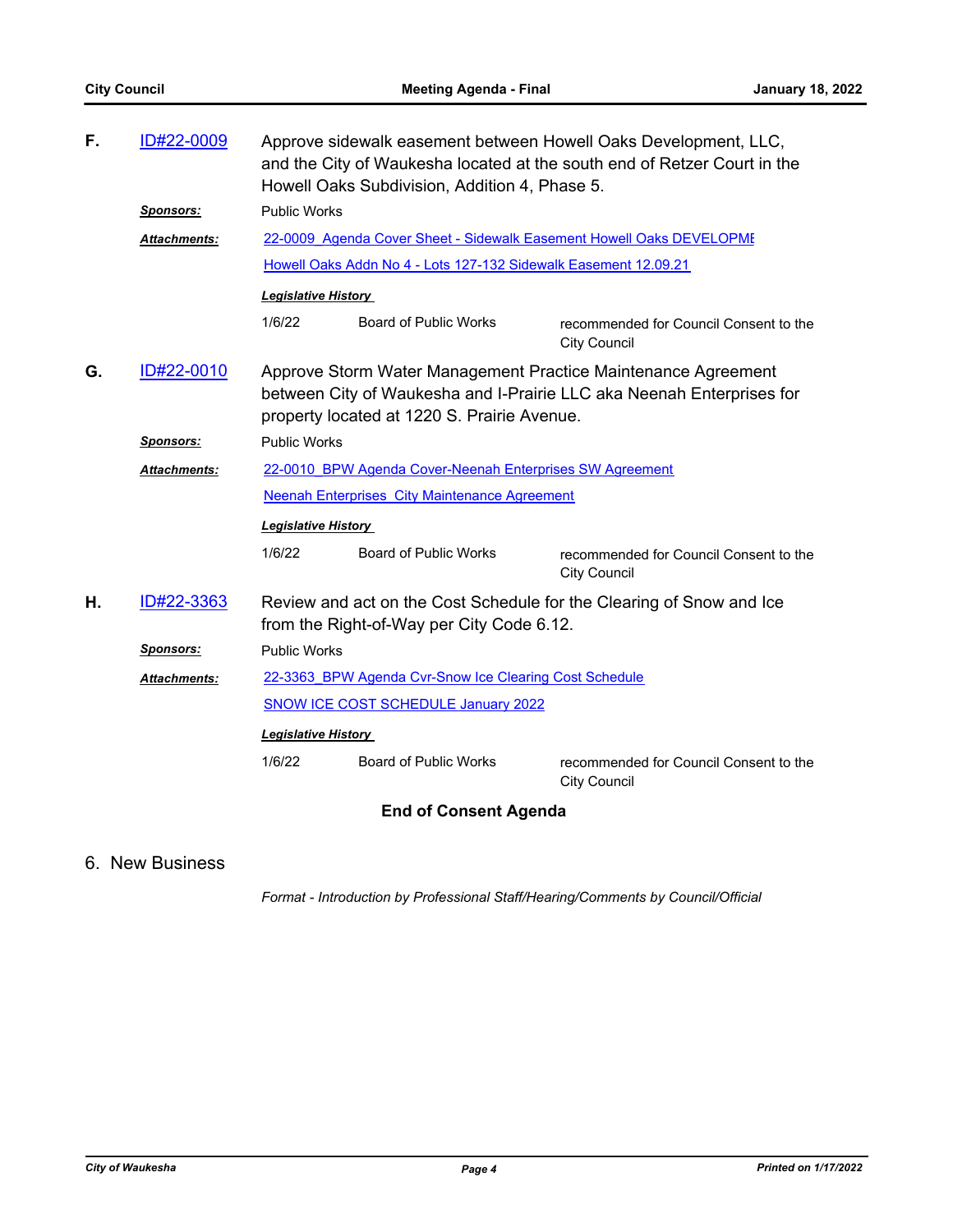**A.** [ID#22-3399](http://waukesha.legistar.com/gateway.aspx?m=l&id=/matter.aspx?key=16341) Review and approve new City logo and Department sub-logos

[Cover Sheet- City Logo approval](http://waukesha.legistar.com/gateway.aspx?M=F&ID=bd333bbe-c231-4e7b-8b42-55b6327bb6b1.pdf) [New Logo Website page details](http://waukesha.legistar.com/gateway.aspx?M=F&ID=e71a6d26-59b8-4031-b4b4-11f3e96a6b61.pdf) [CityLogos\\_Final](http://waukesha.legistar.com/gateway.aspx?M=F&ID=5b29432b-a8be-49d5-b69a-496f9a42619e.pdf) [DepartmentLogos\\_Final](http://waukesha.legistar.com/gateway.aspx?M=F&ID=08d3b205-3d99-4aa2-bbf4-271651f71809.pdf) Waukesha LogoGuidelines Final **[Letterhead- Final Version](http://waukesha.legistar.com/gateway.aspx?M=F&ID=a5a8149d-1458-49f7-8bee-574891bcd395.pdf)** [Email signature](http://waukesha.legistar.com/gateway.aspx?M=F&ID=2335aec2-2008-4d0a-9b8e-d33d9ac64b5b.pdf) [Business Card](http://waukesha.legistar.com/gateway.aspx?M=F&ID=36f6d0a0-02de-4c6b-b2bf-c6a87b01a610.pdf) *Attachments:*

#### **Reports**

- 7. Other Boards and Commissions
- A. Transit Commission Report Alex Damien
- B. Water Utility Commission Ald. Bartels
- C. Information Technology Board Report Ald. Manion
- D. Landmarks Commission Report Ald. Moltzan
- E. Redevelopment Authority Report Ald. R. Lemke
- F. Parks, Recreation & Forestry Board Report Ald. Johnson
- G. Library Board Report Ald. Miller
- H. Cemetery Commission Report Ald. McElderry
- I. Waukesha Housing Authority Report Ald. Pieper
- J. Community Development Block Grant Committee Report Jennifer Andrews
- K. Public Art Committee Report Ald. Moltzan
- 8. Plan Commission Jennifer Andrews
- 9. Standing Committees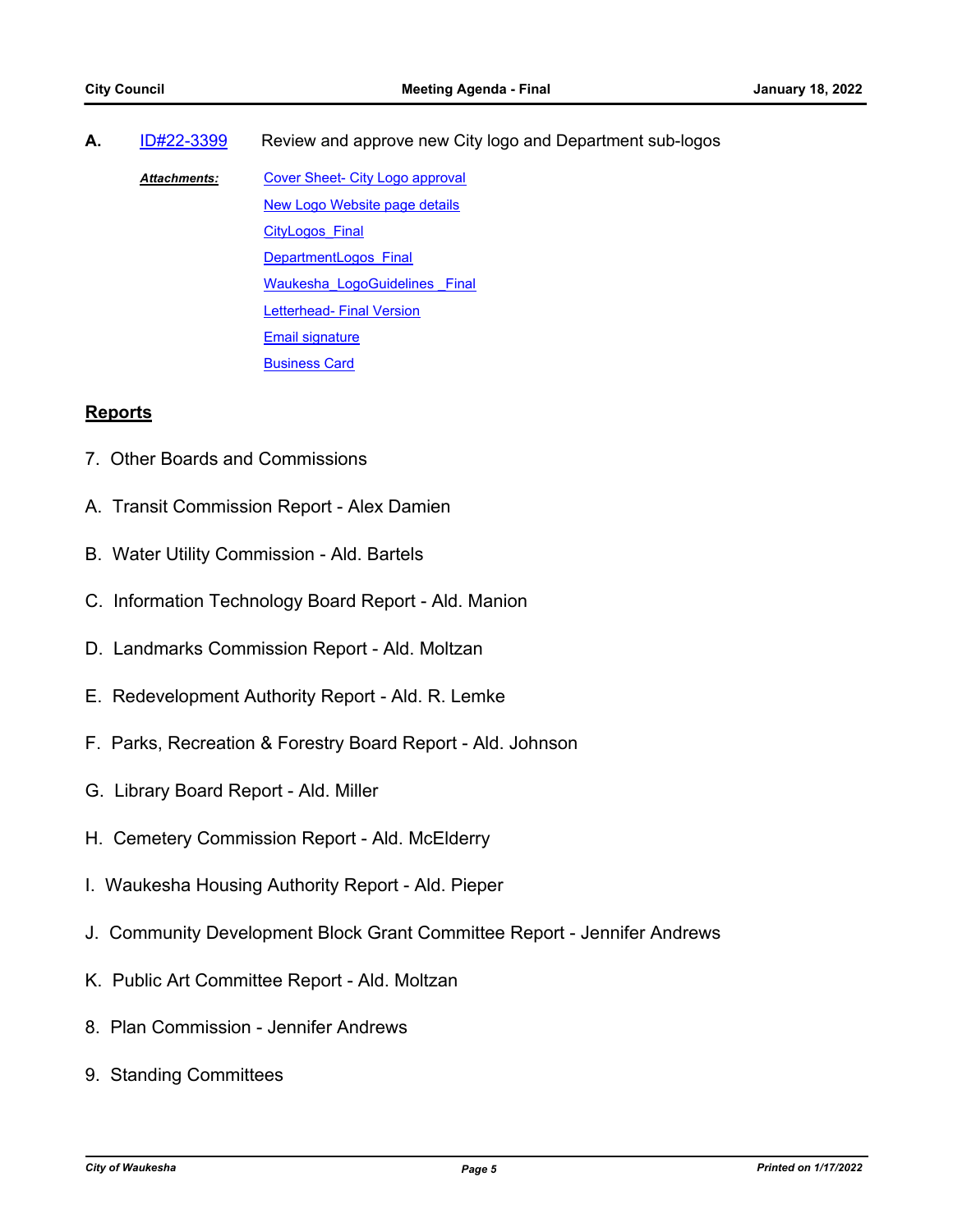- A. Finance Committee Report Ald. Pieper
- B. Building & Grounds Committee Report Ald. E. Payne
- C. Ordinance & License Committee Report Ald. Johnson
- **A.** [ID#21-3123](http://waukesha.legistar.com/gateway.aspx?m=l&id=/matter.aspx?key=16098) Revisions and updates to chapter 9, the alcohol code.
	- [O&L Memo with Redline.pdf](http://waukesha.legistar.com/gateway.aspx?M=F&ID=3c8f61b6-3b51-4906-9a32-013774ce941e.pdf) [O&L Memo 1-10-22.pdf](http://waukesha.legistar.com/gateway.aspx?M=F&ID=9ce82eb3-fdf1-4c6c-9b2a-b503f9d32f27.pdf) *Attachments: Legislative History*  1/10/22 Ordinance & License **Committee**

Recommended for Second Reading

- D. Human Resources Committee Report Ald. Manion
- 10. Board of Public Works Report Alex Damien
- 11. Director of Public Works Report
- 12. City Attorney's Report
- 13. City Administrator's Report
- **A.** [ID#22-3441](http://waukesha.legistar.com/gateway.aspx?m=l&id=/matter.aspx?key=16389) Report from the City Administrator

*Attachments:* [Admin Report 1-14-21](http://waukesha.legistar.com/gateway.aspx?M=F&ID=1ef2029d-f3d6-4dcf-9522-dcb0ba7a95b9.pdf)

14. Mayor's Report & Referrals

| А. | ID#22-3442          | Create and appoint members to a Waukesha Christmas Parade<br><b>Permanent Memorial Commission</b> |
|----|---------------------|---------------------------------------------------------------------------------------------------|
|    | <b>Attachments:</b> | <b>Project Charter- Parade Memorial Commission</b>                                                |
| В. | ID#22-3449          | Resolution to Honor the Life of Jody Payne                                                        |
|    | <b>Attachments:</b> | Demise- Jody Payne                                                                                |
| C. | ID#22-3450          | Resolution to Honor the Life of Mike Grulke                                                       |
|    | <b>Attachments:</b> | Demise- Mike Grulke                                                                               |
| D. | ID#22-3451          | Resolution to Honor the Life of Lyle Lauersdorf                                                   |
|    |                     |                                                                                                   |

*Attachments:* [Demise- Lyle Lauersdorf](http://waukesha.legistar.com/gateway.aspx?M=F&ID=97835223-580d-48fe-adb6-5d6c685fc294.pdf)